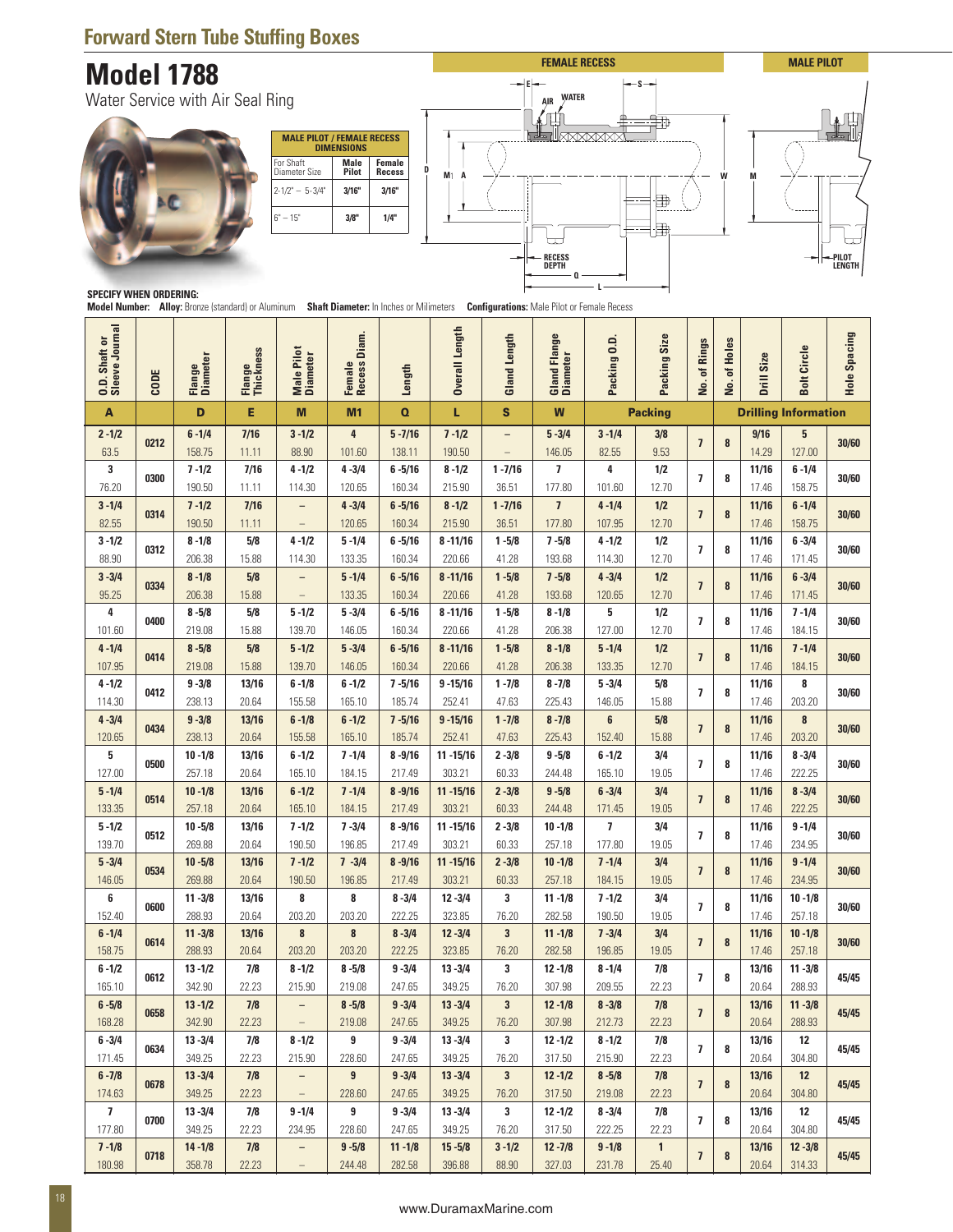|                              |              |                             | 60°                   |                                               |                                          |                              |                         | <b>DRILL HOLE PATTERNS</b>  |                      |                                             |                       |                          |           |                             |                             |            |  |  |
|------------------------------|--------------|-----------------------------|-----------------------|-----------------------------------------------|------------------------------------------|------------------------------|-------------------------|-----------------------------|----------------------|---------------------------------------------|-----------------------|--------------------------|-----------|-----------------------------|-----------------------------|------------|--|--|
|                              |              |                             | Ø                     |                                               |                                          |                              |                         |                             |                      |                                             | 30°                   |                          |           |                             |                             |            |  |  |
| 8 HOLES                      | Q            |                             |                       |                                               |                                          | 8 HOLES                      | Ø<br>O<br>Ø<br>12 HOLES |                             |                      |                                             |                       |                          |           |                             |                             |            |  |  |
| 30/60<br><b>Hole Pattern</b> |              |                             |                       |                                               |                                          | 45/45<br><b>Hole Pattern</b> | Q                       |                             |                      | ⊕<br>€<br>30/30<br><b>Hole Pattern</b><br>Ò |                       |                          |           |                             |                             |            |  |  |
|                              | Ø            |                             |                       |                                               |                                          |                              |                         |                             |                      |                                             |                       |                          |           | Ø                           |                             |            |  |  |
|                              |              | <b>Bolt Circle Diameter</b> |                       |                                               |                                          |                              |                         | <b>Bolt Circle Diameter</b> |                      |                                             |                       |                          |           | <b>Bolt Circle Diameter</b> |                             |            |  |  |
|                              |              |                             |                       |                                               |                                          |                              |                         |                             |                      |                                             |                       |                          |           |                             |                             |            |  |  |
| Journal<br>haft or           |              | ter                         | ness                  | Pilot<br>ster                                 | Diam.                                    |                              | Length                  | Length                      | Flange<br>ter        | ≘<br>ö<br>Ξ                                 | Size<br>Ξ             | Rings                    | Holes     | ize                         | Circle                      | pacing     |  |  |
| 0.D. Sha                     | CODE         | Flange<br>Diame             | Flange<br>Thickn      | Male F<br>Diame                               | $\omega$<br>$\bullet$<br>Femal<br>Reces: | Length                       | <b>Overall</b>          | Gland                       | Gland<br>Diame       | Packir                                      | Packir                | ቴ<br>ρ.                  | đ<br>ρġ.  | ဟ<br>Drill                  | <b>Bolt</b>                 | n<br>Hole: |  |  |
| $\mathbf{A}$                 |              | D                           | Е                     | M                                             | M1                                       | $\mathbf o$                  | L                       | $\mathbf{s}$                | W                    |                                             | <b>Packing</b>        |                          |           |                             | <b>Drilling Information</b> |            |  |  |
| $7 - 1/4$<br>184.15          | 0714         | $14 - 1/8$<br>358.78        | 7/8<br>22.23          | $9 - 1/4$<br>234.95                           | $9 - 5/8$<br>244.48                      | $11 - 1/8$<br>282.58         | $15 - 5/8$<br>396.88    | $3 - 1/2$<br>88.90          | $12 - 7/8$<br>327.03 | $9 - 1/4$<br>234.95                         | 1<br>25.40            | $\overline{1}$           | 8         | 13/16<br>20.64              | $12 - 3/8$<br>314.33        | 45/45      |  |  |
| $7 - 3/8$<br>187.33          | 0738         | $14 - 1/8$<br>358.78        | 7/8<br>22.23          | -<br>$\equiv$                                 | $9 - 5/8$<br>244.48                      | $11 - 1/8$<br>282.58         | $15 - 5/8$<br>396.88    | $3 - 1/2$<br>88.90          | $12 - 7/8$<br>327.03 | $9 - 3/8$<br>238.13                         | $\mathbf{1}$<br>25.40 | $\overline{7}$           | $\bf{8}$  | 13/16<br>20.64              | $12 - 3/8$<br>314.33        | 45/45      |  |  |
| $7 - 1/2$<br>190.50          | 0712         | $14 - 1/2$<br>368.30        | 7/8<br>22.23          | $10 - 1/4$<br>260.35                          | $10\,$<br>254.00                         | $11 - 1/8$<br>282.58         | $15 - 5/8$<br>396.88    | $3 - 1/2$<br>88.90          | $13 - 1/4$<br>336.55 | $9 - 1/2$<br>241.30                         | $\mathbf{1}$<br>25.40 | $\overline{7}$           | 8         | 13/16<br>20.64              | $12 - 3/4$<br>323.85        | 45/45      |  |  |
| $7 - 5/8$<br>193.68          | 0758         | $14 - 1/2$<br>368.30        | 7/8<br>22.23          | $\overline{\phantom{0}}$                      | 10<br>254.00                             | $11 - 1/8$<br>282.58         | $15 - 5/8$<br>396.88    | $3 - 1/2$<br>88.90          | $13 - 1/4$<br>336.55 | $9 - 5/8$<br>244.48                         | $\mathbf{1}$<br>25.40 | $\overline{\mathbf{z}}$  | $\pmb{8}$ | 13/16<br>20.64              | $12 - 3/4$<br>323.85        | 45/45      |  |  |
| $7 - 3/4$                    | 0734         | $14 - 1/2$                  | 7/8                   | $\qquad \qquad -$<br>$10 - 1/4$               | 10                                       | $11 - 1/8$                   | $15 - 5/8$              | $3 - 1/2$                   | $13 - 1/4$           | $9 - 3/4$                                   | 1                     | $\overline{1}$           | 8         | 13/16                       | $12 - 3/4$                  | 45/45      |  |  |
| 196.85<br>$7 - 7/8$          | 0778         | 368.30<br>$14 - 7/8$        | 22.23<br>7/8          | 260.35<br>$\qquad \qquad -$                   | 254.00<br>$10 - 3/8$                     | 282.58<br>$11 - 1/8$         | 396.88<br>$15 - 5/8$    | 88.90<br>$3 - 1/2$          | 336.55<br>$13 - 5/8$ | 247.65<br>$9 - 7/8$                         | 25.40<br>$\mathbf{1}$ | $\overline{7}$           | 8         | 20.64<br>13/16              | 323.85<br>$13 - 1/8$        | 45/45      |  |  |
| 200.03<br>8                  |              | 377.83<br>$14 - 7/8$        | 22.23<br>7/8          | $\overline{\phantom{0}}$<br>$10 - 1/4$        | 263.53<br>$10 - 3/8$                     | 282.58<br>$11 - 1/8$         | 396.88<br>$15 - 5/8$    | 88.90<br>$3 - 1/2$          | 346.08<br>$13 - 5/8$ | 250.83<br>10                                | 25.40<br>1            |                          | 8         | 20.64<br>13/16              | 333.38<br>$13 - 1/8$        |            |  |  |
| 203.20<br>$8 - 1/8$          | 0800         | 377.83<br>$14 - 7/8$        | 22.23<br>7/8          | 260.35<br>$\qquad \qquad -$                   | 263.53<br>$10 - 3/8$                     | 282.58<br>$11 - 1/8$         | 396.88<br>$15 - 5/8$    | 88.90<br>$3 - 1/2$          | 346.08<br>$13 - 5/8$ | 254.00<br>$10 - 1/8$                        | 25.40<br>$\mathbf{1}$ | $\overline{\phantom{a}}$ |           | 20.64<br>13/16              | 333.38<br>$13 - 1/8$        | 45/45      |  |  |
| 206.38<br>$8 - 1/4$          | 0818         | 377.83<br>$15 - 1/4$        | 22.23<br>7/8          | $\overline{\phantom{a}}$<br>11                | 263.53<br>$10 - 3/4$                     | 282.58<br>$11 - 1/8$         | 396.88<br>$15 - 5/8$    | 88.90<br>$3 - 1/2$          | 346.08<br>14         | 257.18<br>$10 - 1/4$                        | 25.40<br>$\mathbf{1}$ | $\overline{\mathbf{z}}$  | $\pmb{8}$ | 20.64<br>13/16              | 333.38<br>$13 - 1/2$        | 45/45      |  |  |
| 209.55                       | 0814         | 387.35                      | 22.23                 | 279.40                                        | 273.05                                   | 282.58                       | 396.88                  | 88.90                       | 355.60               | 260.35                                      | 25.40                 | $\overline{1}$           | 8         | 20.64                       | 342.90                      | 45/45      |  |  |
| $8 - 3/8$<br>212.73          | 0838         | $15 - 1/4$<br>387.35        | 7/8<br>22.23          | $\qquad \qquad -$<br>$\qquad \qquad -$        | $10 - 3/4$<br>273.05                     | $11 - 1/8$<br>282.58         | $15 - 5/8$<br>396.88    | $3 - 1/2$<br>88.90          | 14<br>355.60         | $10 - 3/8$<br>263.53                        | $\mathbf{1}$<br>25.40 | $\overline{\mathbf{z}}$  | $\pmb{8}$ | 13/16<br>20.64              | $13 - 1/2$<br>342.90        | 45/45      |  |  |
| $8 - 1/2$<br>215.90          | 0812         | $15 - 1/4$<br>387.35        | 7/8<br>22.23          | 11<br>279.40                                  | $10 - 3/4$<br>273.05                     | $11 - 1/8$<br>282.58         | $15 - 5/8$<br>396.88    | $3 - 1/2$<br>88.90          | 14<br>355.60         | $10 - 1/2$<br>266.70                        | 1<br>25.40            | $\overline{\phantom{a}}$ | 8         | 13/16<br>20.64              | $13 - 1/2$<br>342.90        | 45/45      |  |  |
| $8 - 5/8$<br>219.08          | 0858         | $15 - 5/8$<br>396.88        | $\mathbf{1}$<br>25.40 | $\overline{\phantom{a}}$<br>$\qquad \qquad -$ | $11 - 1/8$<br>282.58                     | $11 - 1/8$<br>282.58         | $15 - 5/8$<br>396.88    | $3 - 1/2$<br>88.90          | $14 - 3/8$<br>365.13 | $10 - 5/8$<br>269.88                        | $\mathbf{1}$<br>25.40 | $\overline{7}$           | 8         | 13/16<br>20.64              | $13 - 7/8$<br>352.43        | 45/45      |  |  |
| $8 - 3/4$<br>222.25          | 0834         | $15 - 5/8$<br>396.88        | $\mathbf{1}$<br>25.40 | 11<br>279.40                                  | $11 - 1/8$<br>282.58                     | $11 - 1/8$<br>282.58         | $15 - 5/8$<br>396.88    | $3 - 1/2$<br>88.90          | $14 - 3/8$<br>365.13 | $10 - 3/4$<br>273.05                        | $\mathbf{1}$<br>25.40 | $\overline{7}$           | 8         | 13/16<br>20.64              | $13 - 7/8$<br>352.43        | 45/45      |  |  |
| $8 - 7/8$<br>225.43          | 0878         | $15 - 5/8$<br>396.88        | $\mathbf{1}$<br>25.40 | $\qquad \qquad -$<br>$\qquad \qquad -$        | $11 - 1/8$<br>282.58                     | $11 - 1/8$<br>282.58         | $15 - 5/8$<br>396.88    | $3 - 1/2$<br>88.90          | $14 - 3/8$<br>365.13 | $10 - 7/8$<br>276.23                        | $\mathbf{1}$<br>25.40 | $\overline{\mathbf{z}}$  | $\pmb{8}$ | 13/16<br>20.64              | $13 - 7/8$<br>352.43        | 45/45      |  |  |
| 9<br>228.60                  | 0900         | 16<br>406.40                | $\mathbf{1}$<br>25.40 | $11 - 3/4$<br>298.45                          | $11 - 1/2$<br>292.10                     | $11 - 1/8$<br>282.58         | $15 - 5/8$<br>396.88    | $3 - 1/2$<br>88.90          | $14 - 3/4$<br>374.65 | 11<br>279.40                                | $\mathbf{1}$<br>25.40 | $\overline{\phantom{a}}$ | 8         | 13/16<br>20.64              | $14 - 1/4$<br>361.95        | 45/45      |  |  |
| $9 - 1/8$<br>231.78          | 0918         | 16<br>406.40                | $\mathbf{1}$<br>25.40 | -<br>$\overline{\phantom{0}}$                 | $11 - 1/2$<br>292.10                     | $11 - 1/8$<br>282.58         | $15 - 5/8$<br>396.88    | $3 - 1/2$<br>88.90          | $14 - 3/4$<br>374.65 | $11 - 1/8$<br>282.58                        | $\mathbf{1}$<br>25.40 | $\overline{1}$           | 8         | 13/16<br>20.64              | $14 - 1/4$<br>361.95        | 45/45      |  |  |
| $9 - 1/4$                    | 0914         | 16                          | $\mathbf{1}$          | $11 - 3/4$                                    | $11 - 1/2$                               | $11 - 1/8$                   | $15 - 5/8$              | $3 - 1/2$                   | $14 - 3/4$           | $11 - 1/4$                                  | 1                     | $\overline{7}$           | 8         | 13/16                       | $14 - 1/4$                  | 45/45      |  |  |
| 234.95<br>$9 - 3/8$          | 0938         | 406.40<br>$16 - 3/8$        | 25.40<br>$\mathbf{1}$ | 298.45<br>$\overline{\phantom{0}}$            | 292.10<br>$11 - 7/8$                     | 282.58<br>$11 - 1/8$         | 396.88<br>$15 - 5/8$    | 88.90<br>$3 - 1/2$          | 374.65<br>$15 - 1/8$ | 285.75<br>$11 - 3/8$                        | 25.40<br>$\mathbf{1}$ | $\overline{7}$           | 8         | 20.64<br>13/16              | 361.95<br>$14 - 5/8$        | 45/45      |  |  |
|                              | 0912         | 415.93<br>$16 - 3/8$        | 25.40<br>$\mathbf{1}$ | $\qquad \qquad -$<br>$11 - 3/4$               | 301.63<br>$11 - 7/8$                     | 282.58<br>$11 - 1/8$         | 396.88<br>$15 - 5/8$    | 88.90<br>$3 - 1/2$          | 384.18<br>$15 - 1/8$ | 288.93<br>$11 - 1/2$                        | 25.40<br>$\mathbf{1}$ | $\overline{\mathbf{z}}$  | 8         | 20.64<br>13/16              | 371.48<br>$14 - 5/8$        | 45/45      |  |  |
| 238.13<br>$9 - 1/2$          |              | 415.93                      | 25.40                 | 298.45<br>$\overline{\phantom{0}}$            | 301.63<br>$11 - 7/8$                     | 282.58<br>$11 - 1/8$         | 396.88<br>$15 - 5/8$    | 88.90<br>$3 - 1/2$          | 384.18<br>$15 - 1/8$ | 292.10<br>$11 - 5/8$                        | 25.40<br>$\mathbf{1}$ |                          |           | 20.64<br>13/16              | 371.48<br>$14 - 5/8$        |            |  |  |
| 241.30<br>$9 - 5/8$          |              | $16 - 3/8$                  | $\mathbf{1}$          |                                               |                                          |                              |                         | 88.90                       | 384.18               | 295.28                                      | 25.40                 | $\overline{1}$           | 8         | 20.64                       | 371.48                      | 45/45      |  |  |
| 244.48<br>$9 - 3/4$          | 0958<br>0934 | 415.93<br>$16 - 7/8$        | 25.40<br>$\mathbf{1}$ | $\equiv$<br>$12 - 3/4$                        | 301.63<br>$12 - 3/8$                     | 282.58<br>$11 - 1/8$         | 396.88<br>$15 - 5/8$    | $3 - 1/2$                   | $15 - 1/2$           | $11 - 3/4$                                  | 1                     | $\overline{\phantom{a}}$ | 8         | 13/16                       | 15                          | 45/45      |  |  |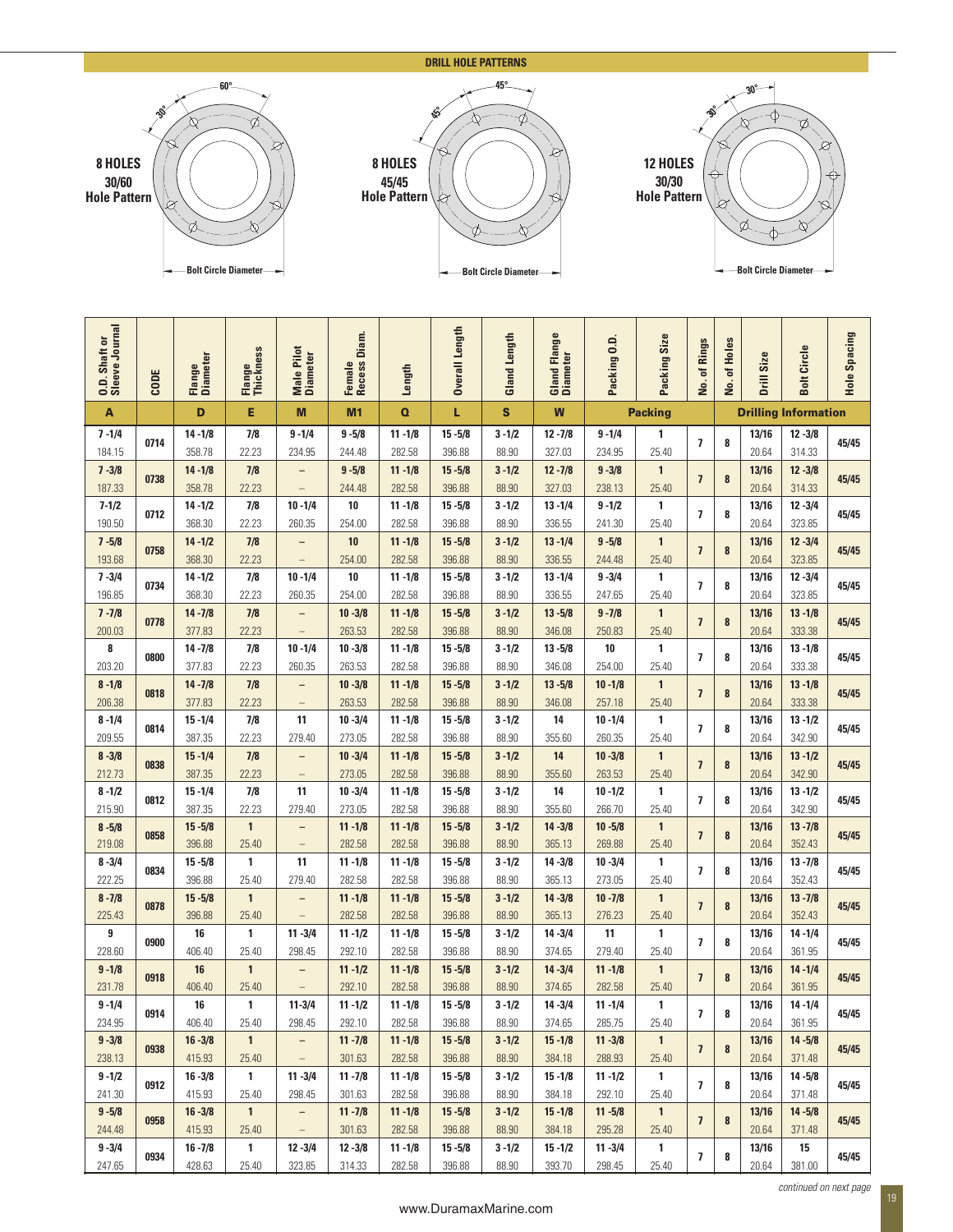## **Forward Stern Tube Stuffing Boxes**

# **Model 1788** (continued)





|                                  |      |                                  |                         | <b>Forward Stern Tube Stuffing Boxes</b><br><b>Model 1788</b> (continued) |                                                                                          |                                                      |                          |                    |                                         |                                                                                                                                                                                                                                                                                                                                                                                                                                                                                                                                                                                                                                                                                                                                                                                                                                                                                                                                                                                                                                                                                                                                                                                                                                                                                                                                                                                                                                                                                                                                                                                                                                                                                                                                                                                                                                                                                                                                                                                                                                                                                                                                                                              |                       |                         |    |                |                      |       |
|----------------------------------|------|----------------------------------|-------------------------|---------------------------------------------------------------------------|------------------------------------------------------------------------------------------|------------------------------------------------------|--------------------------|--------------------|-----------------------------------------|------------------------------------------------------------------------------------------------------------------------------------------------------------------------------------------------------------------------------------------------------------------------------------------------------------------------------------------------------------------------------------------------------------------------------------------------------------------------------------------------------------------------------------------------------------------------------------------------------------------------------------------------------------------------------------------------------------------------------------------------------------------------------------------------------------------------------------------------------------------------------------------------------------------------------------------------------------------------------------------------------------------------------------------------------------------------------------------------------------------------------------------------------------------------------------------------------------------------------------------------------------------------------------------------------------------------------------------------------------------------------------------------------------------------------------------------------------------------------------------------------------------------------------------------------------------------------------------------------------------------------------------------------------------------------------------------------------------------------------------------------------------------------------------------------------------------------------------------------------------------------------------------------------------------------------------------------------------------------------------------------------------------------------------------------------------------------------------------------------------------------------------------------------------------------|-----------------------|-------------------------|----|----------------|----------------------|-------|
|                                  |      | Water Service with Air Seal Ring |                         |                                                                           |                                                                                          |                                                      |                          |                    | <b>AIR</b>                              |                                                                                                                                                                                                                                                                                                                                                                                                                                                                                                                                                                                                                                                                                                                                                                                                                                                                                                                                                                                                                                                                                                                                                                                                                                                                                                                                                                                                                                                                                                                                                                                                                                                                                                                                                                                                                                                                                                                                                                                                                                                                                                                                                                              | Ħ₿                    |                         |    |                |                      |       |
| <b>SPECIFY WHEN ORDERING: --</b> |      |                                  |                         | For Shaft<br>Diameter Size<br>$2 - 1/2" - 5 - 3/4"$<br>$6" - 15"$         | <b>MALE PILOT / FEMALE RECESS</b><br><b>DIMENSIONS</b><br>Male<br>Pilot<br>3/16"<br>3/8" | <b>Female</b><br>D<br><b>Recess</b><br>3/16"<br>1/4" | M <sub>1</sub><br>A      |                    | $\Box$<br><b>RECESS</b><br><b>DEPTH</b> | <b>FEMALE RECESS</b><br><b>MALE PILOT</b><br>۰s<br><b>WATER</b><br>W<br>甲<br>由<br>PILOT<br>LENGTH<br>Model Number: Alloy: Bronze (standard) or Aluminum Shaft Diameter: In Inches or Milimeters Configurations: Male Pilot or Female Recess<br>pacing<br>Flange<br>Size<br>0.D<br>Holes<br>Rings<br>ircle<br>ize<br>ter<br>$\mathbf{r}$<br>5<br>Gland<br>Diame<br>ቴ<br>ቴ<br>S<br>ت<br><u>o</u><br>Packi<br>Packi<br>Hole:<br>Drill<br>Bolt<br>غ.<br>ρġ.<br>W<br><b>Packing</b><br><b>Drilling Information</b><br>$11 - 7/8$<br>13/16<br>$\mathbf{1}$<br>15<br>$\overline{1}$<br>8<br>45/45<br>393.70<br>25.40<br>20.64<br>301.63<br>381.00<br>12<br>1<br>13/16<br>15<br>45/45<br>$\overline{1}$<br>8<br>304.80<br>25.40<br>20.64<br>381.00<br>$12 - 1/8$<br>$\mathbf{1}$<br>15/16<br>$15 - 3/4$<br>16<br>45/45<br>$\overline{1}$<br>8<br>307.98<br>23.81<br>25.40<br>400.05<br>16<br>$12 - 1/4$<br>1<br>15/16<br>$15 - 3/4$<br>$\overline{\phantom{a}}$<br>8<br>45/45<br>23.81<br>400.05<br>25.40<br>311.15<br>16<br>$12 - 3/8$<br>$\mathbf{1}$<br>15/16<br>$15 - 3/4$<br>45/45<br>$\overline{1}$<br>8<br>314.33<br>25.40<br>23.81<br>400.05<br>15/16<br>$16 - 1/8$<br>$12 - 1/2$<br>$\mathbf{1}$<br>8<br>45/45<br>$\overline{1}$<br>317.50<br>25.40<br>23.81<br>409.58<br>$12 - 5/8$<br>$\mathbf{1}$<br>15/16<br>$16 - 1/8$<br>8<br>45/45<br>$\overline{1}$<br>415.93<br>320.68<br>23.81<br>409.58<br>25.40<br>$12 - 3/4$<br>1<br>15/16<br>$16 - 1/8$<br>45/45<br>$\overline{1}$<br>8<br>323.85<br>25.40<br>23.81<br>409.58<br>$12 - 7/8$<br>$\mathbf{1}$<br>15/16<br>$16 - 1/2$<br>45/45<br>$\overline{1}$<br>8<br>327.03<br>25.40<br>23.81<br>419.10<br>$16 - 3/4$<br>13<br>1<br>15/16<br>$16 - 1/2$<br>$\overline{1}$<br>8<br>45/45<br>23.81<br>330.20<br>25.40<br>419.10<br>$16 - 3/4$<br>$13 - 1/8$<br>15/16<br>$16 - 1/2$<br>$\mathbf{1}$<br>$\overline{1}$<br>8<br>45/45<br>333.38<br>23.81<br>25.40<br>419.10<br>$13 - 1/4$<br>$\mathbf{1}$<br>15/16<br>$16 - 7/8$<br>8<br>$\overline{1}$<br>45/45<br>336.55<br>25.40<br>23.81<br>428.63<br>$13 - 3/8$<br>$\mathbf{1}$<br>15/16<br>$16 - 7/8$<br>$\overline{1}$<br>8<br>45/45<br>23.81<br>339.73<br>25.40<br>428.63 |                       |                         |    |                |                      |       |
| Journa<br>ŏ<br>haft<br>O.D. Sha  | CODE | iter<br>Flange<br>Diame          | ess<br>Flange<br>Thickr | Pilot<br><b>Male Pilot</b><br>Diameter                                    | Diam.<br>$\omega$<br>$\bullet$<br>Femal<br>Reces:                                        | Length                                               | Length<br><b>Overall</b> | Length<br>Gland    |                                         |                                                                                                                                                                                                                                                                                                                                                                                                                                                                                                                                                                                                                                                                                                                                                                                                                                                                                                                                                                                                                                                                                                                                                                                                                                                                                                                                                                                                                                                                                                                                                                                                                                                                                                                                                                                                                                                                                                                                                                                                                                                                                                                                                                              |                       |                         |    |                |                      |       |
| A                                |      | D                                | Е                       | M                                                                         | M1                                                                                       | $\mathbf o$                                          | L                        | S                  |                                         |                                                                                                                                                                                                                                                                                                                                                                                                                                                                                                                                                                                                                                                                                                                                                                                                                                                                                                                                                                                                                                                                                                                                                                                                                                                                                                                                                                                                                                                                                                                                                                                                                                                                                                                                                                                                                                                                                                                                                                                                                                                                                                                                                                              |                       |                         |    |                |                      |       |
| $9 - 7/8$<br>250.83              | 0978 | $16 - 7/8$<br>428.63             | $\mathbf{1}$<br>25.40   | $\qquad \qquad -$<br>$\overline{\phantom{m}}$                             | $12 - 3/8$<br>314.33                                                                     | $11 - 1/8$<br>282.58                                 | $15 - 5/8$<br>396.88     | $3 - 1/2$<br>88.90 | $15 - 1/2$                              |                                                                                                                                                                                                                                                                                                                                                                                                                                                                                                                                                                                                                                                                                                                                                                                                                                                                                                                                                                                                                                                                                                                                                                                                                                                                                                                                                                                                                                                                                                                                                                                                                                                                                                                                                                                                                                                                                                                                                                                                                                                                                                                                                                              |                       |                         |    |                |                      |       |
| 10                               | 1000 | $16 - 7/8$                       | 1                       | $12 - 3/4$                                                                | $12 - 3/8$                                                                               | $11 - 1/8$                                           | $15 - 5/8$               | $3 - 1/2$          | $15 - 1/2$                              |                                                                                                                                                                                                                                                                                                                                                                                                                                                                                                                                                                                                                                                                                                                                                                                                                                                                                                                                                                                                                                                                                                                                                                                                                                                                                                                                                                                                                                                                                                                                                                                                                                                                                                                                                                                                                                                                                                                                                                                                                                                                                                                                                                              |                       |                         |    |                |                      |       |
| 254.00<br>$10 - 1/8$             |      | 428.63<br>$17 - 7/8$             | 25.40<br>$\mathbf{1}$   | 323.85<br>$\qquad \qquad -$                                               | 314.33<br>$12 - 3/4$                                                                     | 282.58<br>$11 - 1/8$                                 | 396.88<br>$16 - 1/4$     | 88.90<br>$3 - 1/2$ | 393.70                                  |                                                                                                                                                                                                                                                                                                                                                                                                                                                                                                                                                                                                                                                                                                                                                                                                                                                                                                                                                                                                                                                                                                                                                                                                                                                                                                                                                                                                                                                                                                                                                                                                                                                                                                                                                                                                                                                                                                                                                                                                                                                                                                                                                                              |                       |                         |    |                |                      |       |
| 257.18<br>$10 - 1/4$             | 1018 | 454.03<br>$17 - 7/8$             | 25.40<br>$\mathbf{1}$   | $\overline{\phantom{m}}$<br>$12 - 3/4$                                    | 323.85<br>$12 - 3/4$                                                                     | 282.58<br>$11 - 3/4$                                 | 412.75<br>$16 - 1/4$     | 88.90<br>$3 - 1/2$ | 406.40                                  |                                                                                                                                                                                                                                                                                                                                                                                                                                                                                                                                                                                                                                                                                                                                                                                                                                                                                                                                                                                                                                                                                                                                                                                                                                                                                                                                                                                                                                                                                                                                                                                                                                                                                                                                                                                                                                                                                                                                                                                                                                                                                                                                                                              |                       |                         |    |                |                      |       |
| 260.35                           | 1014 | 454.03                           | 25.40                   | 323.85                                                                    | 323.85                                                                                   | 298.45                                               | 412.75                   | 88.90              | 406.40                                  |                                                                                                                                                                                                                                                                                                                                                                                                                                                                                                                                                                                                                                                                                                                                                                                                                                                                                                                                                                                                                                                                                                                                                                                                                                                                                                                                                                                                                                                                                                                                                                                                                                                                                                                                                                                                                                                                                                                                                                                                                                                                                                                                                                              |                       |                         |    |                |                      |       |
| $10 - 3/8$<br>263.53             | 1038 | $17 - 7/8$<br>454.03             | $\mathbf{1}$<br>25.40   |                                                                           | $12 - 3/4$<br>323.85                                                                     | $11 - 3/4$<br>298.45                                 | $16 - 1/4$<br>412.75     | $3 - 1/2$<br>88.90 | 406.40                                  |                                                                                                                                                                                                                                                                                                                                                                                                                                                                                                                                                                                                                                                                                                                                                                                                                                                                                                                                                                                                                                                                                                                                                                                                                                                                                                                                                                                                                                                                                                                                                                                                                                                                                                                                                                                                                                                                                                                                                                                                                                                                                                                                                                              |                       |                         |    |                |                      |       |
| $10 - 1/2$<br>266.70             | 1012 | $18 - 1/4$<br>463.55             | $\mathbf{1}$<br>25.40   | $13 - 3/4$<br>349.25                                                      | $13 - 1/8$<br>333.38                                                                     | $11 - 3/4$<br>298.45                                 | $16 - 1/4$<br>412.75     | $3 - 1/2$<br>88.90 | $16 - 3/8$<br>415.93                    |                                                                                                                                                                                                                                                                                                                                                                                                                                                                                                                                                                                                                                                                                                                                                                                                                                                                                                                                                                                                                                                                                                                                                                                                                                                                                                                                                                                                                                                                                                                                                                                                                                                                                                                                                                                                                                                                                                                                                                                                                                                                                                                                                                              |                       |                         |    |                |                      |       |
| $10 - 5/8$                       | 1058 | $18 - 1/4$                       | $\mathbf{1}$            | $\qquad \qquad -$                                                         | $13 - 1/8$                                                                               | $11 - 3/4$                                           | $16 - 1/4$               | $3 - 1/2$          | $16 - 3/8$                              |                                                                                                                                                                                                                                                                                                                                                                                                                                                                                                                                                                                                                                                                                                                                                                                                                                                                                                                                                                                                                                                                                                                                                                                                                                                                                                                                                                                                                                                                                                                                                                                                                                                                                                                                                                                                                                                                                                                                                                                                                                                                                                                                                                              |                       |                         |    |                |                      |       |
| 269.88<br>$10 - 3/4$             | 1034 | 463.55<br>$18 - 1/4$             | 25.40<br>1              | $\hspace{0.1mm}-\hspace{0.1mm}$<br>$13 - 3/4$                             | 333.38<br>$13 - 1/8$                                                                     | 298.45<br>$11 - 3/4$                                 | 412.75<br>$16 - 1/4$     | 88.90<br>$3 - 1/2$ | $16 - 3/8$                              |                                                                                                                                                                                                                                                                                                                                                                                                                                                                                                                                                                                                                                                                                                                                                                                                                                                                                                                                                                                                                                                                                                                                                                                                                                                                                                                                                                                                                                                                                                                                                                                                                                                                                                                                                                                                                                                                                                                                                                                                                                                                                                                                                                              |                       |                         |    |                |                      |       |
|                                  |      | 463.55<br>$18 - 5/8$             | 25.40<br>$\mathbf{1}$   | 349.25<br>$\overline{\phantom{a}}$                                        | 333.38<br>$13 - 1/2$                                                                     | 298.45<br>$11 - 3/4$                                 | 412.75<br>$16 - 1/4$     | 88.90<br>$3 - 1/2$ | 415.93<br>$16 - 3/4$                    |                                                                                                                                                                                                                                                                                                                                                                                                                                                                                                                                                                                                                                                                                                                                                                                                                                                                                                                                                                                                                                                                                                                                                                                                                                                                                                                                                                                                                                                                                                                                                                                                                                                                                                                                                                                                                                                                                                                                                                                                                                                                                                                                                                              |                       |                         |    |                |                      |       |
| 273.05<br>$10 - 7/8$             | 1078 | 473.08                           | 25.40<br>$\mathbf{1}$   | $\overline{\phantom{m}}$<br>$13 - 3/4$                                    | 342.90<br>$13 - 1/2$                                                                     | 298.45<br>$11 - 3/4$                                 | 412.75<br>$16 - 1/4$     | 88.90<br>$3 - 1/2$ | 425.45                                  |                                                                                                                                                                                                                                                                                                                                                                                                                                                                                                                                                                                                                                                                                                                                                                                                                                                                                                                                                                                                                                                                                                                                                                                                                                                                                                                                                                                                                                                                                                                                                                                                                                                                                                                                                                                                                                                                                                                                                                                                                                                                                                                                                                              |                       |                         |    |                |                      |       |
| 276.23                           |      |                                  |                         |                                                                           |                                                                                          | 298.45                                               | 412.75                   | 88.90              | 425.45                                  |                                                                                                                                                                                                                                                                                                                                                                                                                                                                                                                                                                                                                                                                                                                                                                                                                                                                                                                                                                                                                                                                                                                                                                                                                                                                                                                                                                                                                                                                                                                                                                                                                                                                                                                                                                                                                                                                                                                                                                                                                                                                                                                                                                              |                       |                         |    |                |                      |       |
| 11<br>279.40                     | 1100 | $18 - 5/8$<br>473.08             | 25.40                   | 349.25                                                                    | 342.90                                                                                   |                                                      |                          |                    |                                         |                                                                                                                                                                                                                                                                                                                                                                                                                                                                                                                                                                                                                                                                                                                                                                                                                                                                                                                                                                                                                                                                                                                                                                                                                                                                                                                                                                                                                                                                                                                                                                                                                                                                                                                                                                                                                                                                                                                                                                                                                                                                                                                                                                              |                       |                         |    |                |                      |       |
| $11 - 1/8$<br>282.58             | 1118 | $18 - 5/8$<br>473.08             | $\mathbf{1}$<br>25.40   | $\overline{\phantom{a}}$                                                  | $13 - 1/2$<br>342.90                                                                     | $11 - 3/4$<br>298.45                                 | $16 - 1/4$<br>412.75     | $3 - 1/2$<br>88.90 | 425.45                                  |                                                                                                                                                                                                                                                                                                                                                                                                                                                                                                                                                                                                                                                                                                                                                                                                                                                                                                                                                                                                                                                                                                                                                                                                                                                                                                                                                                                                                                                                                                                                                                                                                                                                                                                                                                                                                                                                                                                                                                                                                                                                                                                                                                              |                       |                         |    |                |                      |       |
| $11 - 1/4$                       | 1114 | 19<br>482.60                     | 1<br>25.40              | $14 - 1/2$                                                                | $13 - 7/8$                                                                               | $11 - 3/4$                                           | $16 - 1/4$               | $3 - 1/2$          | $17 - 1/8$                              |                                                                                                                                                                                                                                                                                                                                                                                                                                                                                                                                                                                                                                                                                                                                                                                                                                                                                                                                                                                                                                                                                                                                                                                                                                                                                                                                                                                                                                                                                                                                                                                                                                                                                                                                                                                                                                                                                                                                                                                                                                                                                                                                                                              |                       |                         |    |                |                      |       |
| 285.75<br>$11 - 3/8$             | 1138 | 19                               | $\mathbf{1}$            | 368.30<br>-                                                               | 352.43<br>$13 - 7/8$                                                                     | 298.45<br>$11 - 3/4$                                 | 412.75<br>$16 - 1/4$     | 88.90<br>$3 - 1/2$ | 434.98<br>$17 - 1/8$                    |                                                                                                                                                                                                                                                                                                                                                                                                                                                                                                                                                                                                                                                                                                                                                                                                                                                                                                                                                                                                                                                                                                                                                                                                                                                                                                                                                                                                                                                                                                                                                                                                                                                                                                                                                                                                                                                                                                                                                                                                                                                                                                                                                                              |                       |                         |    |                |                      |       |
| 288.93<br>$11 - 1/2$             | 1112 | 482.60<br>19                     | 25.40<br>1              | $\overline{\phantom{m}}$<br>$14 - 1/2$                                    | 352.43<br>$13 - 7/8$                                                                     | 298.45<br>$11 - 3/4$                                 | 412.75<br>$16 - 1/4$     | 88.90<br>$3 - 1/2$ | 434.98<br>$17 - 1/8$                    | $13 - 1/2$                                                                                                                                                                                                                                                                                                                                                                                                                                                                                                                                                                                                                                                                                                                                                                                                                                                                                                                                                                                                                                                                                                                                                                                                                                                                                                                                                                                                                                                                                                                                                                                                                                                                                                                                                                                                                                                                                                                                                                                                                                                                                                                                                                   | $\mathbf{1}$          | $\overline{1}$          | 8  | 15/16          | $16 - 7/8$           | 45/45 |
| 292.10<br>$11 - 5/8$             |      | 482.60<br>$19 - 3/8$             | 25.40<br>$\mathbf{1}$   | 368.30                                                                    | 352.43<br>$14 - 1/8$                                                                     | 298.45<br>$11 - 3/4$                                 | 412.75<br>$16 - 1/4$     | 88.90<br>$3 - 1/2$ | 434.98<br>$17 - 1/2$                    | 342.90<br>$13 - 5/8$                                                                                                                                                                                                                                                                                                                                                                                                                                                                                                                                                                                                                                                                                                                                                                                                                                                                                                                                                                                                                                                                                                                                                                                                                                                                                                                                                                                                                                                                                                                                                                                                                                                                                                                                                                                                                                                                                                                                                                                                                                                                                                                                                         | 25.40<br>$\mathbf{1}$ |                         |    | 23.81<br>15/16 | 428.63<br>$17 - 1/4$ |       |
| 295.28<br>$11 - 3/4$             | 1158 | 492.13<br>$19 - 3/8$             | 25.40<br>1              | $14 - 1/2$                                                                | 358.78<br>$14 - 1/8$                                                                     | 298.45<br>$11 - 3/4$                                 | 412.75<br>$16 - 1/4$     | 88.90<br>$3 - 1/2$ | 444.50<br>$17 - 1/2$                    | 346.08<br>$13 - 3/4$                                                                                                                                                                                                                                                                                                                                                                                                                                                                                                                                                                                                                                                                                                                                                                                                                                                                                                                                                                                                                                                                                                                                                                                                                                                                                                                                                                                                                                                                                                                                                                                                                                                                                                                                                                                                                                                                                                                                                                                                                                                                                                                                                         | 25.40<br>$\mathbf{1}$ | $\overline{1}$          | 12 | 23.81<br>15/16 | 438.15<br>$17 - 1/4$ | 30/30 |
| 298.45                           | 1134 | 492.13                           | 25.40                   | 368.30                                                                    | 358.78                                                                                   | 298.45                                               | 412.75                   | 88.90              | 444.50                                  | 349.25                                                                                                                                                                                                                                                                                                                                                                                                                                                                                                                                                                                                                                                                                                                                                                                                                                                                                                                                                                                                                                                                                                                                                                                                                                                                                                                                                                                                                                                                                                                                                                                                                                                                                                                                                                                                                                                                                                                                                                                                                                                                                                                                                                       | 25.40                 | $\overline{1}$          | 12 | 23.81          | 438.15               | 30/30 |
| $11 - 7/8$<br>301.63             | 1178 | $19 - 3/8$<br>492.13             | $\mathbf{1}$<br>25.40   | $\qquad \qquad -$<br>$\equiv$                                             | $14 - 1/8$<br>358.78                                                                     | $11 - 3/4$<br>298.45                                 | $16 - 1/4$<br>412.75     | $3 - 1/2$<br>88.90 | $17 - 1/2$<br>444.50                    | $13 - 7/8$<br>352.43                                                                                                                                                                                                                                                                                                                                                                                                                                                                                                                                                                                                                                                                                                                                                                                                                                                                                                                                                                                                                                                                                                                                                                                                                                                                                                                                                                                                                                                                                                                                                                                                                                                                                                                                                                                                                                                                                                                                                                                                                                                                                                                                                         | $\mathbf{1}$<br>25.40 | $\overline{1}$          | 12 | 15/16<br>23.81 | $17 - 1/4$<br>438.15 | 30/30 |
| 12<br>304.80                     | 1200 | $19 - 3/4$<br>501.65             | 1<br>25.40              | $15 - 1/2$<br>393.70                                                      | $14 - 1/2$<br>368.30                                                                     | $11 - 5/8$<br>295.28                                 | $16 - 3/8$<br>415.93     | $3 - 3/4$<br>95.25 | $17 - 7/8$<br>454.03                    | 14<br>355.60                                                                                                                                                                                                                                                                                                                                                                                                                                                                                                                                                                                                                                                                                                                                                                                                                                                                                                                                                                                                                                                                                                                                                                                                                                                                                                                                                                                                                                                                                                                                                                                                                                                                                                                                                                                                                                                                                                                                                                                                                                                                                                                                                                 | $\mathbf{1}$<br>25.40 | $\overline{1}$          | 12 | 15/16<br>23.81 | $17 - 5/8$<br>447.68 | 30/30 |
| $12 - 1/8$                       | 1218 | $19 - 3/4$                       | $\mathbf{1}$            | $\overline{\phantom{a}}$                                                  | $14 - 1/2$                                                                               | $11 - 5/8$                                           | $16 - 3/8$               | $3 - 3/4$          | $17 - 7/8$                              | $14 - 1/8$                                                                                                                                                                                                                                                                                                                                                                                                                                                                                                                                                                                                                                                                                                                                                                                                                                                                                                                                                                                                                                                                                                                                                                                                                                                                                                                                                                                                                                                                                                                                                                                                                                                                                                                                                                                                                                                                                                                                                                                                                                                                                                                                                                   | $\mathbf{1}$          | $\overline{7}$          | 12 | 15/16          | $17 - 5/8$           | 30/30 |
| 307.98<br>$12 - 1/4$             | 1214 | 501.65<br>$19 - 3/4$             | 25.40<br>$\mathbf{1}$   | $\overline{\phantom{0}}$<br>$15 - 1/2$                                    | 368.30<br>$14 - 1/2$                                                                     | 295.28<br>$11 - 5/8$                                 | 415.93<br>$16 - 3/8$     | 95.25<br>$3 - 3/4$ | 454.03<br>$17 - 7/8$                    | 358.78<br>$14 - 1/4$                                                                                                                                                                                                                                                                                                                                                                                                                                                                                                                                                                                                                                                                                                                                                                                                                                                                                                                                                                                                                                                                                                                                                                                                                                                                                                                                                                                                                                                                                                                                                                                                                                                                                                                                                                                                                                                                                                                                                                                                                                                                                                                                                         | 25.40<br>$\mathbf{1}$ | $\overline{7}$          | 12 | 23.81<br>15/16 | 447.68<br>$17 - 5/8$ | 30/30 |
| 311.15<br>$12 - 3/8$             | 1238 | 501.65<br>$20 - 1/8$             | 25.40<br>$1 - 1/8$      | 393.70<br>$\overline{\phantom{a}}$                                        | 368.30<br>$15 - 1/8$                                                                     | 295.28<br>$11 - 5/8$                                 | 415.93<br>$16 - 3/8$     | 95.25<br>$3 - 3/4$ | 454.03<br>$18 - 1/4$                    | 361.95<br>$14 - 3/8$                                                                                                                                                                                                                                                                                                                                                                                                                                                                                                                                                                                                                                                                                                                                                                                                                                                                                                                                                                                                                                                                                                                                                                                                                                                                                                                                                                                                                                                                                                                                                                                                                                                                                                                                                                                                                                                                                                                                                                                                                                                                                                                                                         | 25.40<br>$\mathbf{1}$ | $\overline{\mathbf{z}}$ | 12 | 23.81<br>15/16 | 447.68<br>18         | 30/30 |